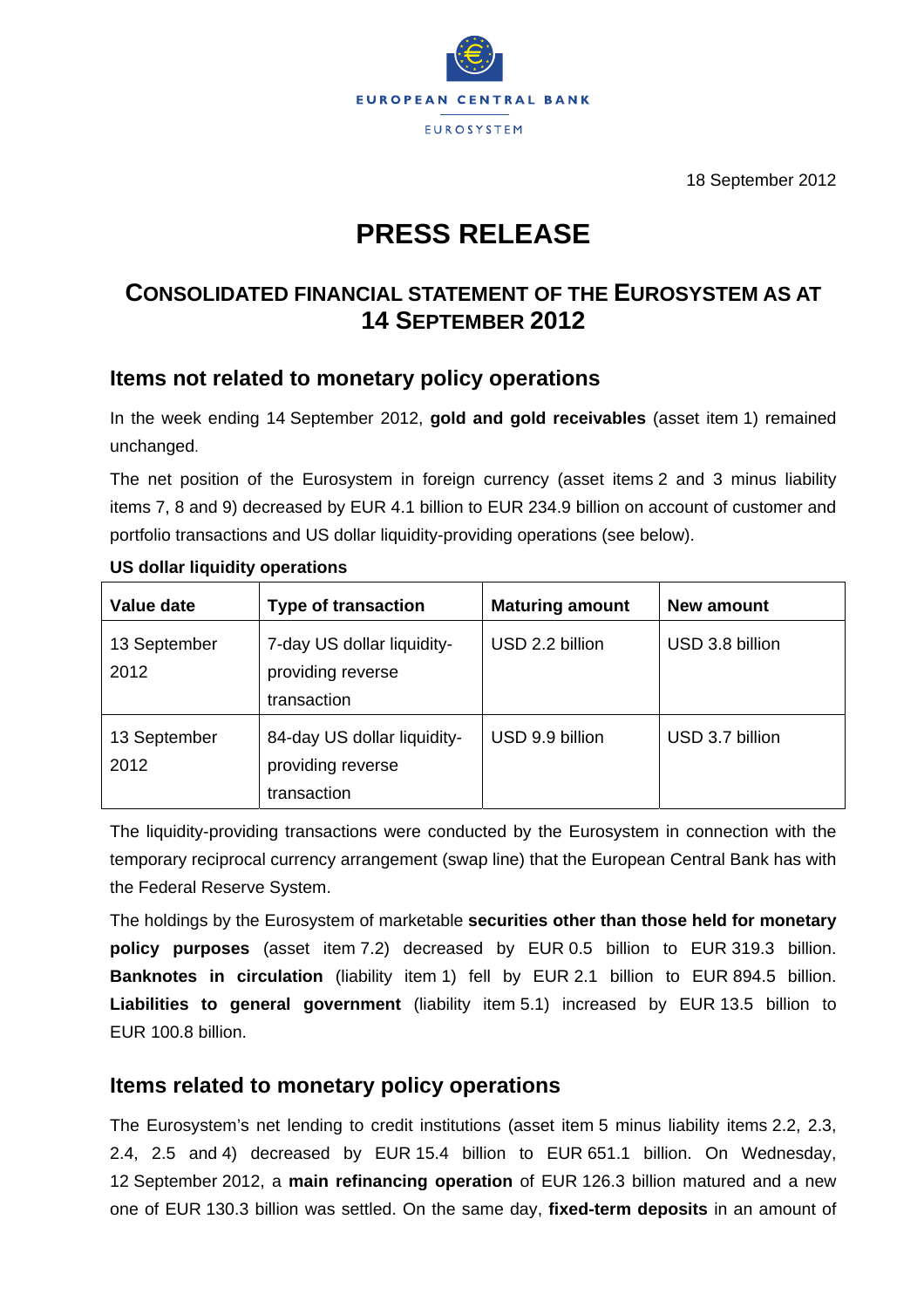EUR 209 billion matured and new deposits were collected in the same amount, with a maturity of one week. Also on Wednesday, 12 September 2012, a **longer-term refinancing operation** of EUR 25.2 billion matured and a new one of EUR 13.8 billion was settled.

Recourse to the **marginal lending facility** (asset item 5.5) was EUR 1 billion (compared with EUR 0.9 billion in the previous week), while recourse to the **deposit facility** (liability item 2.2) was EUR 335 billion (compared with EUR 326.8 billion in the preceding week).

The holdings by the Eurosystem of **securities held for monetary policy purposes** (asset item 7.1) increased by EUR 0.2 billion to EUR 279.2 billion. This increase was due to purchases of securities under the second covered bond purchase programme. Therefore, in the week ending 14 September 2012, the value of accumulated purchases under the Securities Markets Programme amounted to EUR 208.8 billion, while the values of the portfolios held under the first and second covered bond purchase programmes totalled EUR 54.7 billion and EUR 15.6 billion respectively. All three portfolios are accounted for on a held-to-maturity basis.

## **Current accounts of euro area credit institutions**

As a result of all transactions, the **current account** position of credit institutions with the Eurosystem (liability item 2.1) decreased by EUR 22.9 billion to EUR 526.4 billion.

#### **European Central Bank**

Directorate Communications, Press and Information Division Kaiserstrasse 29, D-60311 Frankfurt am Main Tel.: +49 69 1344 7455, Fax: +49 69 1344 7404 Internet: http://www.ecb.europa.eu **Reproduction is permitted provided that the source is acknowledged.**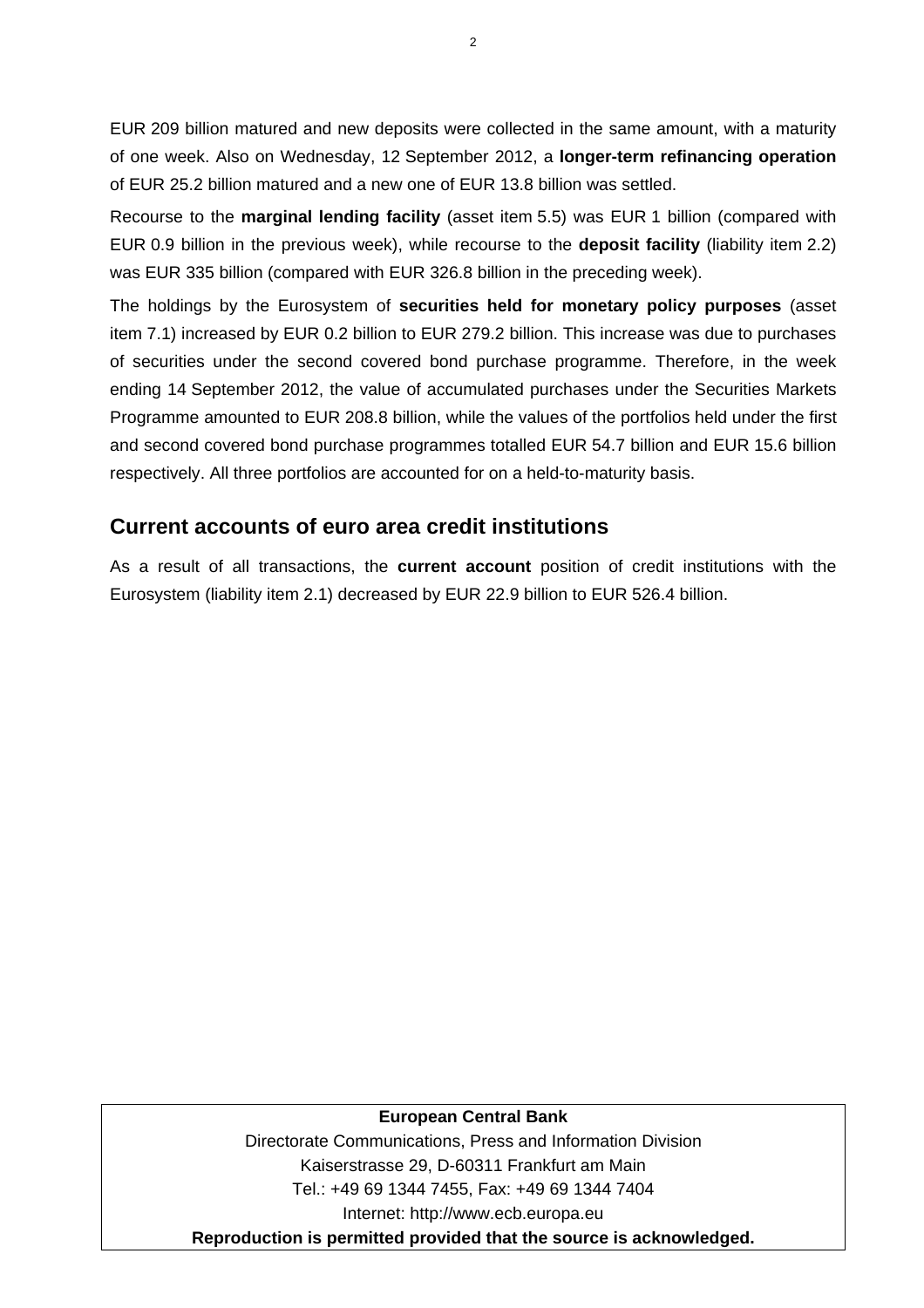

#### **Consolidated financial statement of the Eurosystem - 18/09/2012**

| <b>Assets (EUR millions)</b>                                                  | <b>Balance</b> | <b>Difference</b><br>compared<br>with last<br>week due to<br>transactions | Liabilities (EUR millions)                                      |                                                                             | <b>Balance</b> | <b>Difference</b><br>compared<br>with last<br>week due to<br>transactions |  |
|-------------------------------------------------------------------------------|----------------|---------------------------------------------------------------------------|-----------------------------------------------------------------|-----------------------------------------------------------------------------|----------------|---------------------------------------------------------------------------|--|
| 1 Gold and gold receivables                                                   | 433,778        | $\mathbf 0$                                                               |                                                                 | 1 Banknotes in circulation                                                  | 894,502        | $-2,082$                                                                  |  |
| 2 Claims on non-euro area residents                                           | 262,555        | $-340$                                                                    | 2 Liabilities to euro area credit                               |                                                                             | 1,073,119      | $-14,900$                                                                 |  |
| denominated in foreign currency                                               |                |                                                                           |                                                                 | institutions related to monetary policy                                     |                |                                                                           |  |
| 2.1 Receivables from the IMF                                                  |                | operations denominated in euro<br>90,851<br>$-232$                        |                                                                 |                                                                             |                |                                                                           |  |
| 2.2 Balances with banks and security<br>investments, external loans and other | 171,704        | $-108$                                                                    | 2.1                                                             | Current accounts (covering the<br>minimum reserve system)                   | 526,420        | $-22,867$                                                                 |  |
| external assets                                                               |                |                                                                           | 2.2                                                             | Deposit facility                                                            | 335,048        | 8,244                                                                     |  |
|                                                                               |                |                                                                           | 2.3                                                             | Fixed-term deposits                                                         | 209,000        | 0                                                                         |  |
| 3 Claims on euro area residents                                               | 42,682         | $-3,664$                                                                  | 2.4                                                             | Fine-tuning reverse operations                                              | 0              | $\mathbf 0$                                                               |  |
| denominated in foreign currency                                               |                |                                                                           | 2.5                                                             | Deposits related to margin calls                                            | 2,650          | $-277$                                                                    |  |
| 4 Claims on non-euro area residents<br>denominated in euro                    | 19,325         | 671                                                                       |                                                                 | 3 Other liabilities to euro area credit<br>institutions denominated in euro | 5,538          | 846                                                                       |  |
| 4.1 Balances with banks, security                                             | 19,325         | 671                                                                       |                                                                 |                                                                             |                |                                                                           |  |
| investments and loans                                                         |                |                                                                           |                                                                 | 4 Debt certificates issued                                                  | $\mathbf 0$    | 0                                                                         |  |
| 4.2 Claims arising from the credit facility                                   | 0              | 0                                                                         |                                                                 |                                                                             |                |                                                                           |  |
| under ERM II                                                                  |                |                                                                           |                                                                 | 5 Liabilities to other euro area residents                                  | 121,098        | 7,371                                                                     |  |
|                                                                               |                |                                                                           |                                                                 | denominated in euro                                                         |                |                                                                           |  |
| 5 Lending to euro area credit institutions                                    | 1,197,841      | $-7,447$                                                                  | 5.1                                                             | General government                                                          | 100,820        | 13,470                                                                    |  |
| related to monetary policy operations                                         |                |                                                                           | 5.2                                                             | Other liabilities                                                           | 20,278         | $-6,099$                                                                  |  |
| denominated in euro                                                           |                |                                                                           |                                                                 |                                                                             |                |                                                                           |  |
| Main refinancing operations<br>5.1                                            | 130,342        | 4,008                                                                     | 6 Liabilities to non-euro area residents<br>denominated in euro |                                                                             | 170,176        | $-4,057$                                                                  |  |
| Longer-term refinancing operations<br>5.2                                     | 1,066,386      | $-11,336$                                                                 |                                                                 |                                                                             |                |                                                                           |  |
| 5.3 Fine-tuning reverse operations                                            | 0              | 0                                                                         |                                                                 |                                                                             |                |                                                                           |  |
| 5.4 Structural reverse operations                                             | $\Omega$       | 0                                                                         |                                                                 | 7 Liabilities to euro area residents                                        | 5,581          | -793                                                                      |  |
| 5.5 Marginal lending facility                                                 | 1,044          | 153                                                                       |                                                                 | denominated in foreign currency                                             |                |                                                                           |  |
| 5.6 Credits related to margin calls                                           | 70             | -272                                                                      |                                                                 |                                                                             |                |                                                                           |  |
|                                                                               |                |                                                                           |                                                                 | 8 Liabilities to non-euro area residents                                    | 7,899          | 861                                                                       |  |
| 6 Other claims on euro area credit                                            | 214,542        | $-1,708$                                                                  |                                                                 | denominated in foreign currency                                             |                |                                                                           |  |
| institutions denominated in euro                                              |                |                                                                           | 8.1                                                             | Deposits, balances and other<br>liabilities                                 | 7,899          | 861                                                                       |  |
| 7 Securities of euro area residents                                           | 598,416        | $-301$                                                                    | 8.2                                                             | Liabilities arising from the credit                                         | 0              | 0                                                                         |  |
| denominated in euro                                                           |                |                                                                           |                                                                 | facility under ERM II                                                       |                |                                                                           |  |
| 7.1 Securities held for monetary policy                                       | 279,165        | 242                                                                       |                                                                 |                                                                             |                |                                                                           |  |
| purposes                                                                      |                |                                                                           |                                                                 | 9 Counterpart of special drawing rights                                     | 56,886         | 0                                                                         |  |
| 7.2 Other securities                                                          | 319,251        | $-543$                                                                    |                                                                 | allocated by the IMF                                                        |                |                                                                           |  |
| Totals/sub-totals may not add up, due to rounding                             |                |                                                                           |                                                                 | Totals/sub-totals may not add up, due to rounding                           |                |                                                                           |  |